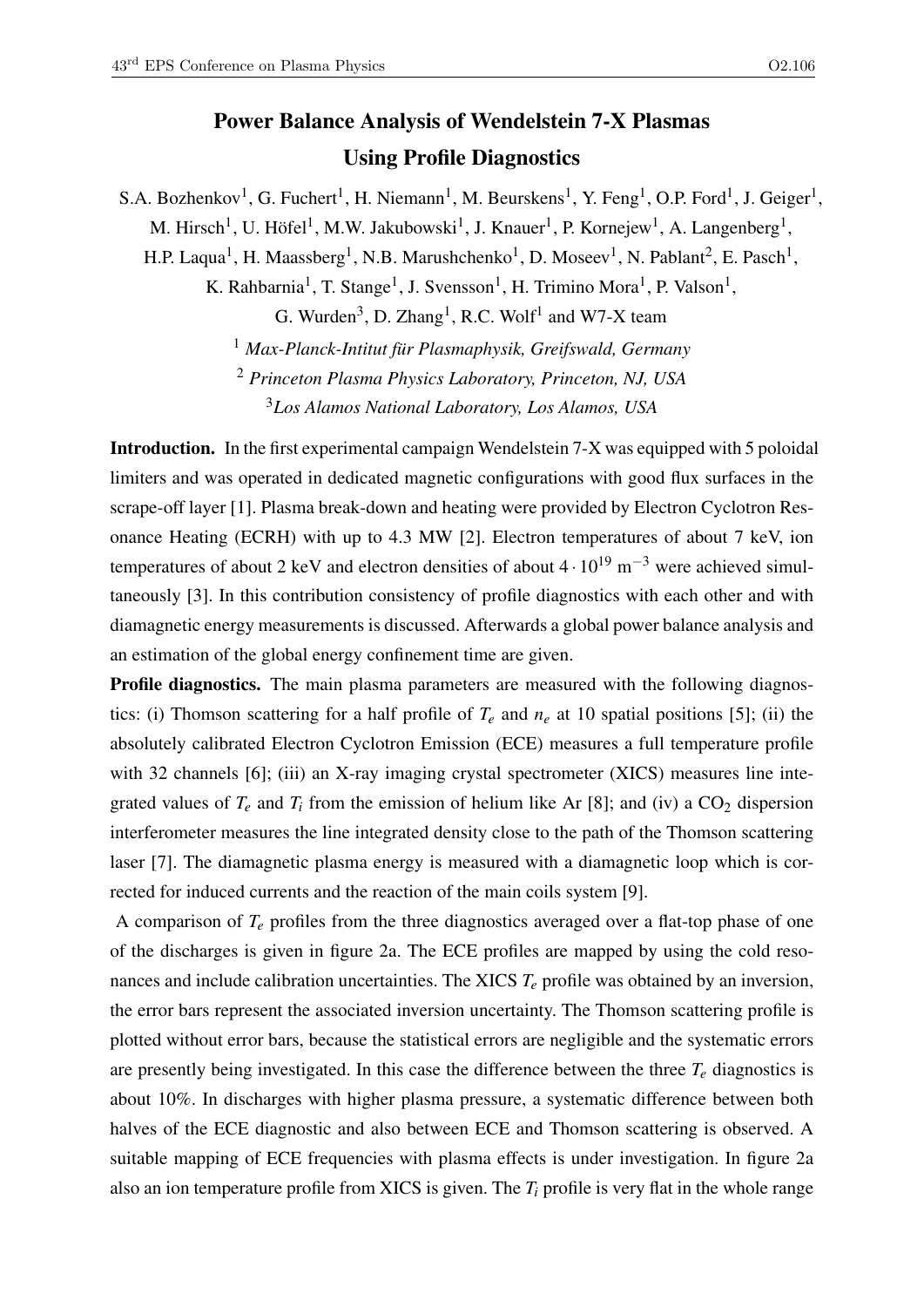

Figure 1: Overview of a W7-X discharge. (a) - ECRH power; (b) - microwave stray radiation by a sniffer probe; (c) - voltage of gas puff valves; (d) - line integrated density from the dispersion interferometer and Thomson scattering diagnostic; (e) - central  $T_e$  from ECE and Thomson scattering, central  $T_i$  from XICS; (f) - diamagnetic plasma energy and kinetic plasma energy from profile diagnostics.

of measurements and the uncertainty is negligible for the shown example .

Electron density profiles obtained from Thomson scattering in a discharge with increasing density are presented in figure 2b with statistical errors. Thomson scattering is absolutely calibrated with Raman scattering in nitrogen [5]. Such profiles can be used to compute the line integrated density and thus can be compared to the interferometer, figure 1d. Statistical analysis shows that the difference between the Thomson scattering and the interferometer is of the order of 10% and changes from day to day, which is likely due to changes in the laser alignment.

The kinetic plasma energy can be calculated from the profile measurements according to:

$$
W_{\rm kin} = \frac{3}{2} \int \left( n_e T_e + n_i T_i \right) \frac{dV}{dr} dr \tag{1}
$$

The ion density profile  $n_i$  is presently assumed to be equal to  $n_e$ , because measurements of the average ion charge are not available yet. The volume derivative *dV*/*dr* and mapping to effective radii are taken for the vacuum configuration. VMEC equilibrium reconstructions for typical pressure profiles ( $\lt \beta$  >  $\lt$  0.4%) predict that the vacuum approximation overestimates the integral by less than 8%.

A comparison of kinetic energy calculated from the profile diagnostics with the diamagnetic energy measurements is presented in figure 1f. Statistical analysis of available data shows that the kinetic energy exceeds the diamagnetic one by about 25% on average. One possible reason for this difference is the assumption for the ion density. For example, 10% of carbon reduces the kinetic energy by 10%, and for 20% of carbon the reduction is about 17%.

Global power balance. The global power balance is the balance between heating power  $P_{\text{ECRH}}$ , radiated power  $P_{rad}$ , power deposited on the limiters  $P_{lim}$  and the change of the plasma energy:

$$
P_{\text{ECRH}} - P_{\text{rad}} - P_{\text{lim}} - \frac{dW}{dt} = 0
$$
\n(2)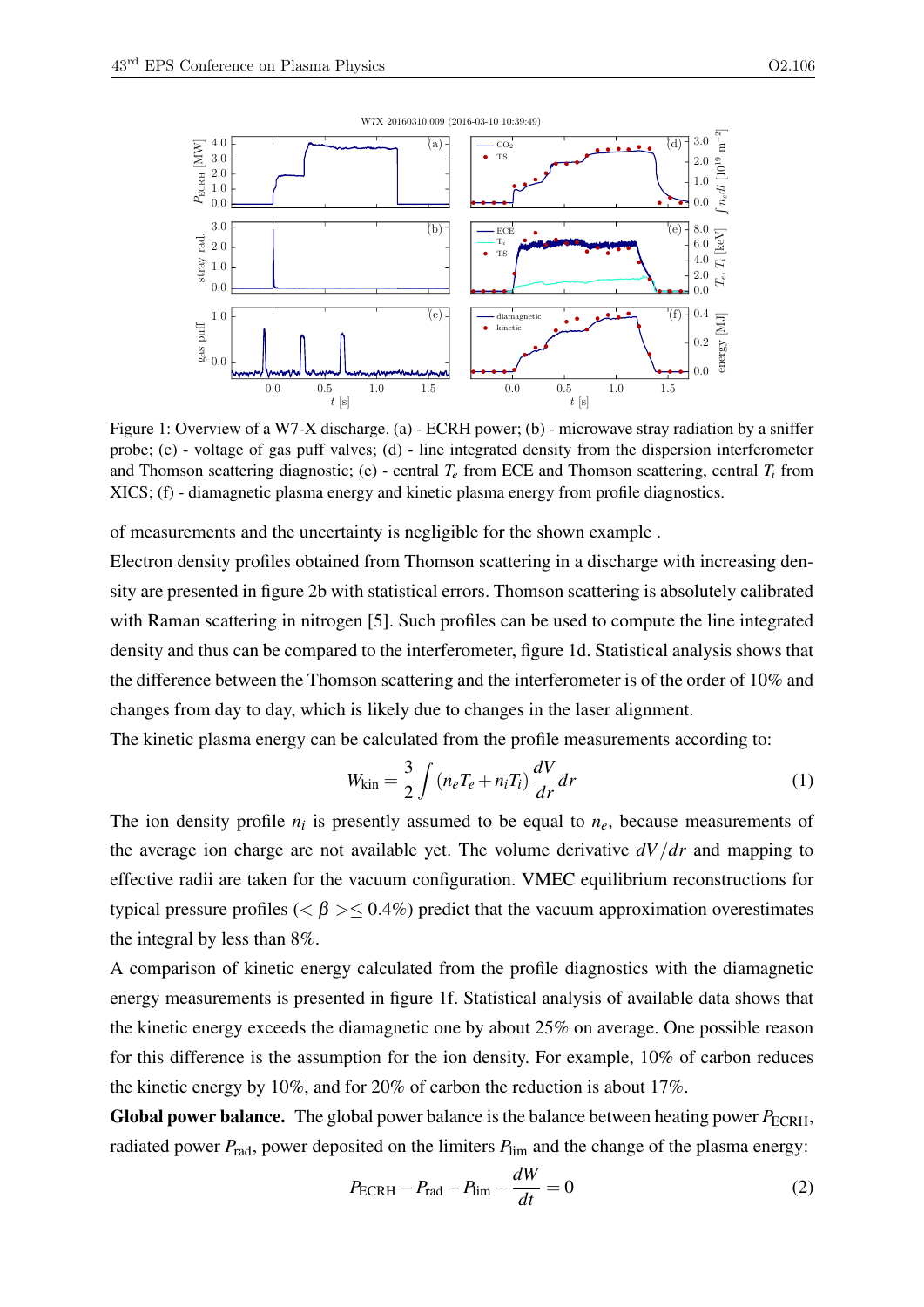

Figure 2: Typical temperature and density profiles. (a) - electron and ion temperature measured by ECE, Thomson scattering and XICS; (b) - electron density measured by Thomson scattering.

A preliminary estimation with the EMC3-EIRENE code indicates that under some conditions charge exchange neutrals can also make a noticeable contribution. This effect is still under investigation.

The ECRH heating power is measured inside the multibeam transmission line with an accuracy of about 10% by RF diodes and bolometers [2]. Typically after a plasma break down about 95–97% of the ECRH X2 power delivered to the vessel is absorbed by the plasma as verified by sniffer probes measuring the microwave stray radiation, figure 1b. The radiated power is measured with a bolometer system consisting of a horizontal and a vertical camera with 20 to 25 lines of sight [4]. The total radiated power is estimated assuming toroidal symmetry. Limiter heat fluxes are measured with two infrared cameras: one camera with a direct view on the limiter tiles from 3 to 5 ( $\lambda$  =3–5  $\mu$ m) [13] in module 3 and the second one covering one half of all 9 limiter tiles in module 5 ( $\lambda = 8-14 \mu$ m) [10]. The heat fluxes are reconstructed using the THEODOR code [12]. The total power intercepted by all five limiters can be obtained with a symmetry assumption.

An example of the power balance is given in figure 3. In figure 3a heating power, radiated power and power to the limiters are plotted. In this case the heating power was successively reduced, which also leads to an increase in the fraction of radiated power. The global power balance is shown in figure 3c. In this discharge, the power is accounted with an error of better than 20%, the mismatch decreases for lower heating powers. In general, it is found that for heating powers below about 1 MW the power balance is verified with an accuracy of about 10%, whereas for discharges with higher heating power the unaccounted power can reach almost 40%. This could be explained by an asymmetry of limiter heat fluxes in different modules. For high heating powers near-infrared cameras (λ = 0.85–1 μm) in module 1 and 5 show much higher limiter temperature in module 1. The reason for the asymmetry is being investigated. The radiated power fraction in stable conditions, i.e. not in radiative collapse, is found to decrease with the heating power, figure 3d. For heating powers above about 1 MW the radiated power fraction is about 30%, whereas for lower powers higher fractions are also observed.